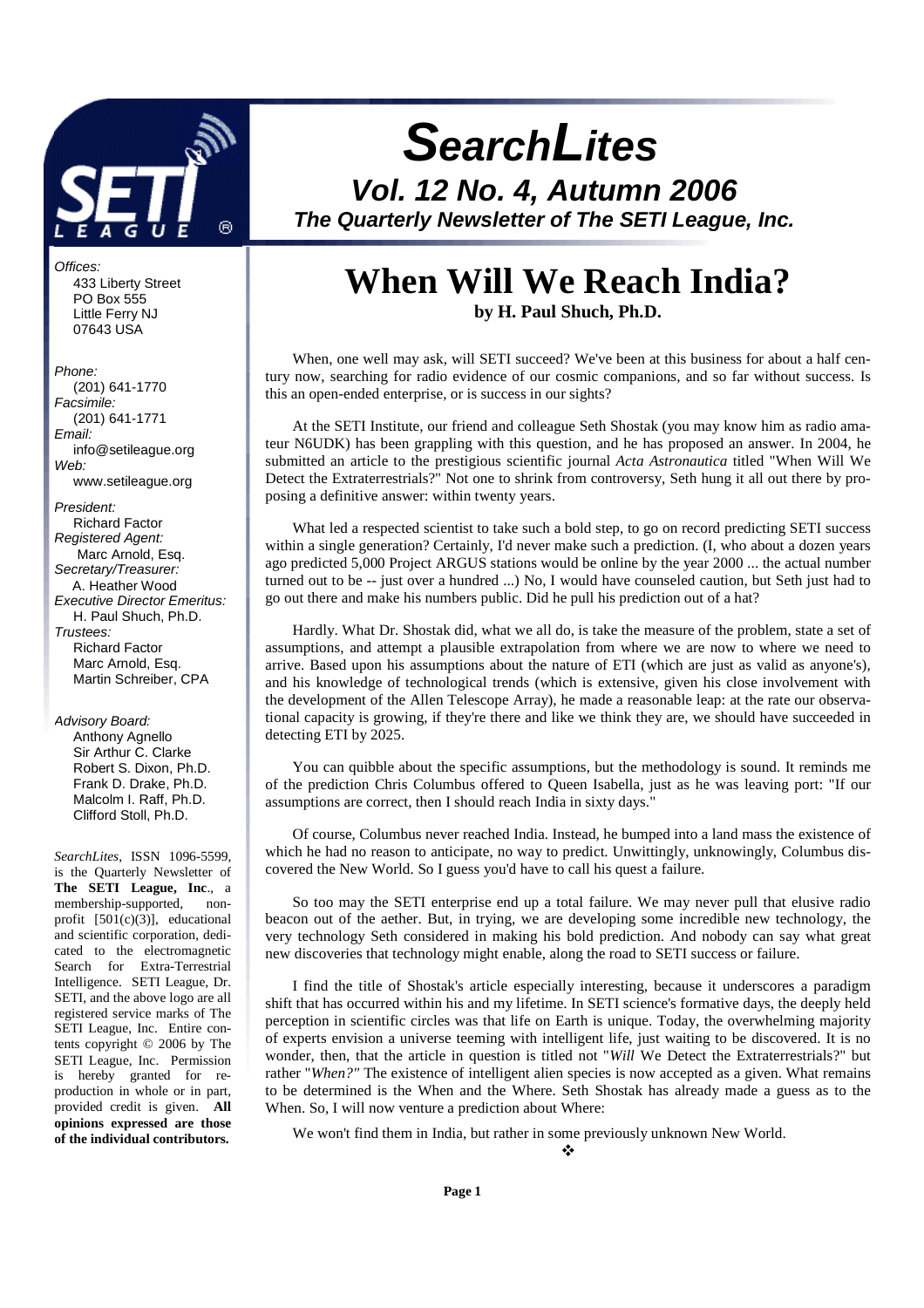*Book Review:*

**Television's Pirates – Hiding Behind your Picture Tube by Robert B. Cooper, ZL4AAA reviewed by H. Paul Shuch**

**Copyright © 2006 Far North Cablevision, Ltd. (New Zealand) ISBN 0-9777980-3 \$29.95 US Updates and ordering: www.bobcooper.tv** 

At the May, 2006 Dayton (Ohio) Hamvention, the world's largest amateur radio convention, I had the pleasure of running into an old friend, journalist and TV technologist Bob Cooper, K6EDX/ZL4AAA. Although never a SETI League member, Bob is owed a huge debt of gratitude by those of us who repurpose surplus satellite TV dishes to our particular interest. Almost single-handedly, Bob gave birth to the industry that created our dishes. This book, his personal memoir and a history of the satellite TV revolution, is must reading for those of us who point parabolic reflectors at the stars.

"Television's Pirates" traces the development of satellite TV from the early days of cable television (Coop was himself an early cable TV system designer and operator), all the way through to today's ubiquitous half-meter offset-fed dishes feeding Direct Broadcast video to hundreds of millions of households worldwide. Along the path, he reveals inside secrets of the pirates who brought about this technological revolution, motivated by fame, fortune, and the challenge of the game. It should surprise no reader that many of the original satellite pirates are now SETI League members. But some of what happened along the road, as revealed by Coop for perhaps the first time, impresses even me (and I was there!)

During the 1970s, a handful of hams (your humble reporter incuded) vied for the honor of becoming the first to intercept and decode video-modulated photons from space. It's reminiscent of our present race to be the first to detect ETI, and the parallels will amaze you. One of our number (now sadly departed) early declared himself the Father of Satellite Television. Bob Cooper examines Tay Howard's claim, and makes a good case that the title rightly belongs to our very own life member and Advisory Board stalwart, Sir Arthur C. Clarke. Coop also makes public the intrigue, subterfuge, competition, and cutthroat commercialism that have led to competing claims and counter-claims, even up to the present.

On a personal note: in his book, Bob Cooper generously helps me to secure my own small place in Satellite TV history. Most of his facts are accurate. Most of his words are eloquent (even those that are unfortunately misspelled, due in part to this publication having been rushed to market without the benefit of proofreading). Most of his recollections are clouded by Coop's peculiar brand of selective memory. And most of his pages are so engaging that you won't want to put the book down until you have devoured them. All 928 of them.

### *Ask Dr. SETI:*  **Lifetime of Brown Dwarfs**

#### **Dear Dr. SETI:**

*Margaret Turnbull of the Carnegie Institution of Washington. recently published a list of the top 100 stars most likely to harbor life. The stars were chosen based on a number of criteria, including size, composition, age and color, that would make them similar to the sun and enable planets resembling Earth to orbit them. But brown dwarfs have even a longer time available to evolve life, right? Could you comment on why brown dwarfs are apparently not listed as likely to harbor planets with life? I thought they were.* 

*Dick H. (via email)* 

#### **The Doctor Responds:**

From your question, Dick, it is apparent that you have an excellent understanding of stellar evolution and diversity, and hence, probably already have formed your own opinion as to an answer. Considering how much is presently known about extra-solar life (practically nothing), your answer (whatever it might be) is certainly no less likely than anybody else's!

One reason that brown dwarfs do not appear in Turnbull's list of SETI candidate stars is that we have catalogued so few of them. Their very existence was first postulated only in the 1970s, and since the first confirmed brown dwarf detection in 1995, we have detected only a handful of these elusive neighbors. Thus, given the hundreds of billions of stars in our Galaxy, it is hardly surprising that no brown dwarfs have made the "top 100" list. Still, speculation abounds as to whether brown dwarfs in general (as opposed to any specific brown dwarf in particular) might warm a companion planet long enough to nurture life. See, for example:

Andreyeschchev, A. and Scalo, J. "Duration and Habitability of Brown Dwarf Planets." Bioastronomy 2002: Great Barrier Reef Conference Proceedings (2002)

It is my understanding that, unlike most stars, brown dwarfs are scarcely warmer than hot planets, with surface temperatures on the order of 1000 K. It is unclear whether such low temperatures can warm a planet sufficiently for the development of life. Further, although the lifetime of a brown dwarf may indeed be greater than that of a typical sun, the period of its radiant output may be very short indeed. It has been suggested that once they use up their meager supply of deuterium (perhaps in as little as 10 million years), they fade to black. So, with respect to sustaining life, their *useful* period may be far shorter than their *functional* lifetimes.

Of course, Turnbull's candidate list (and others like it) are a useful tool for Targeted SETI, searches that concentrate on known stars. But, since there are far more stars than there are known candidates, SETI science embraces a second strategy, the All Sky Survey, in parallel with the targeted search. A sky survey could indeed turn up life in the neighborhood of a brown dwarf, the existence of which is not even known to us!

Whether or not brown dwarfs warm good life-sites, they are important to SETI science for an entirely different reason: their very existence was first postulated (and their name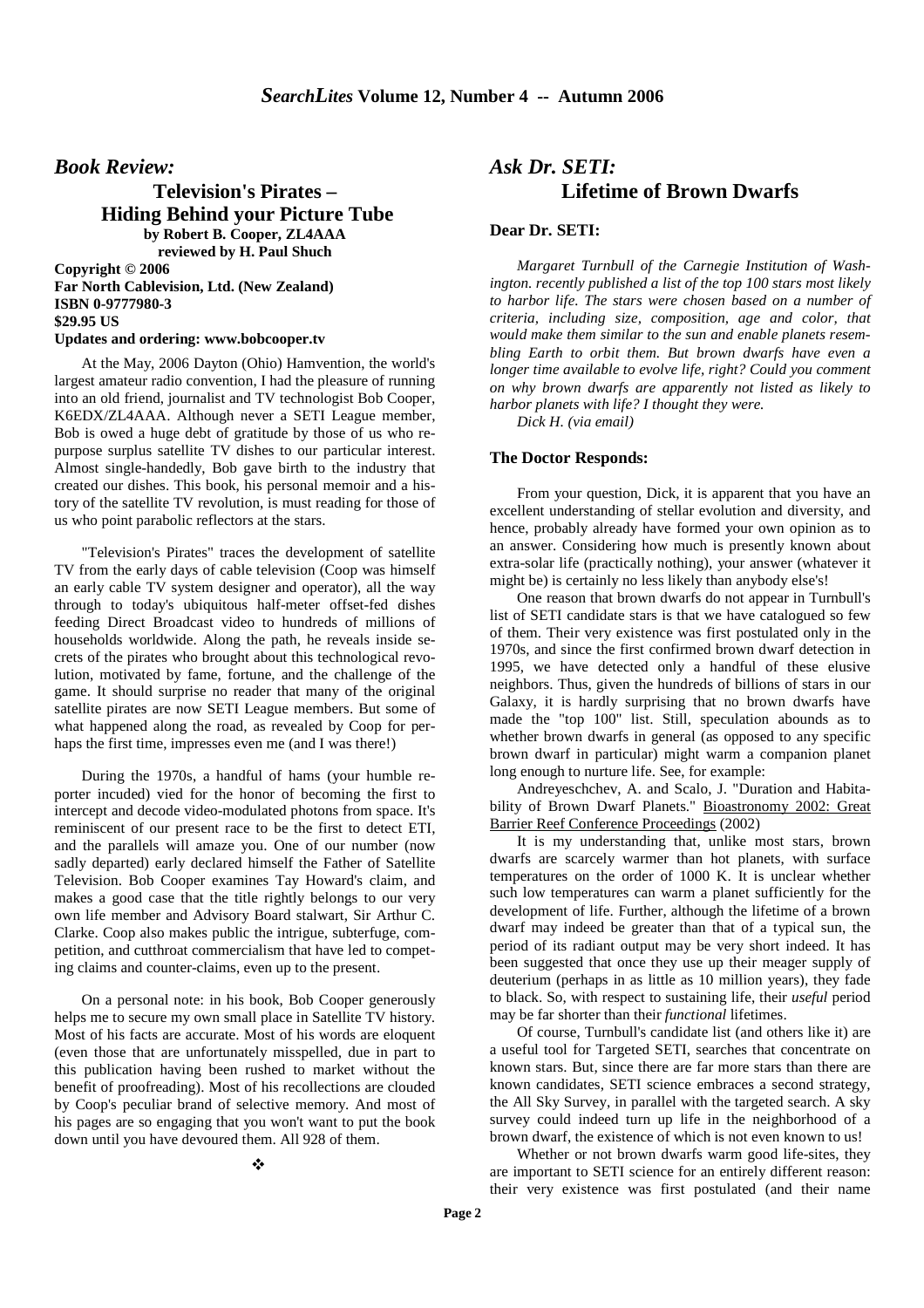coined) by a young grad student at the University of California, Berkeley, as part of her doctoral research. That student, Jill Tarter, went on to become one of the world's most visible, passionate, and respected SETI proponents. So, for Jill's sake, I hope your hypothesis has merit!

#### **Size of Nanobacteria**

#### **Dear Dr. SETI:**

*This question should actually go "Dr. Astrobiology", but I couldn't locate any such website. For that reason I'll take a chance and ask you:* 

 *are the purported microbes found on mars meteorite ALH 84001 smaller than any similarly shaped organisms found here on Earth? I've heard the argument that the "wormlike" fossils found in ALH 84001 are too small to be living organisms. Is that true? If the "wormlike" objects in ALH 84001 are not micro fossils, what else could they be? Are there non-organic objects on earth that resemble these Martian structures? Finally, assuming that rocks from the surface of Earth have found their way to the surface of Mars, is it possible that primitive Earth organisms could have survived the trip?* 

*Robert (submitted via The SETI League website)* 

#### **The Doctor Responds:**

First off, please remember that SETI can be considered a sub-branch of Astrobiology. At one time, the acronym SETI was thought to encompass all scientific research into life in the Universe. Then, the political winds blew foul, and SETI became a four-letter word. Eventually, NASA had to excise the term entirely from its various missions, lest it run afoul of the bugetary watchdogs. The recent popularity (in NASA circles, at least) of the new label, Astrobiology, is a reflection of pragmatic thinking within the agency. If anyone is to lay claim to the Dr. Astrobiology monicker, it should be somebody within the NASA Astrobiology Institute. But, I am not affiliated with NASA; hence it is still safe for me to designate myself Dr. SETI!

Now, on to your question. The assertion you cite was certainly believed to be true, Robert, at the time the structures in ALH 84001 were first announced. In fact, the size issue was one of the strongest arguments against these artifacts being biological in nature. Shortly after NASA made its big-splash announcement, however, nanobacteria of similar size were discovered on Earth, apparently giving some credence to claims that these structures were fossilized microorganisms.

Unfortunately for astrobiology, other arguments against the microfossil hypothesis have since surfaced, and they are compelling. So, the jury is still out as to the true nature of these structures. If they do indeed represent crude, unicellular life, then the theories of panspermia articulated by Hoyle, Wickramasinge, and others gain added strength. But if the ALH 84001 evidence is refuted, this in no way refutes the theory of interstellar panspermia -- it merely means we will have to look elsewere for direct physical evidence.

The detractors suggest that the structures found in the meteorite could be inorganic byproducts of some chemical proc-

ess. But, to my knowledge, no similar structures have been observed on Earth, originating from inorganic processes. And yes, of course, exchange of biological material from Earth to Mars is theoretically possible. But the trip from Earth to Mars is "uphill", while that from Mars to Earth is "downhill". That is, the energy required to carry ejecta mass from Earth to Mars is considerably greater than the opposite direction. Thus, I consider it more likely for life to have originated on Mars and spread to Earth than vice-versa.

Bear in mind, however, that these are merely my opinions, and not necessarily authoritative. After all, I am *not* "Dr. Astrobiology"!

#### **What Were They Covering Up at Roswell?**

#### **Dear Dr. SETI:**

*I'm still trying to figure out exactly what the Government was trying to cover up at Roswell. How can our (wonderful, trustworthy) United States Government have so many different "official" explanations over the years to this one, single event? John A., Missoula, MT*

#### **The Doctor Responds:**

First off, what follows is only my opinion. I do not represent the United States government (except to the extent that I pay taxes to it). I was not in Roswell at the time, and had I been, I would have still been a toddler in diapers, not much able to sort out any nefarious doings that might have been going on. And, your opinion is probably worth as much as mine. That said, here goes:

It's clear enough to me that the US government was definitely covering *something* up (their ultra-secret test firings in New Mexico of captured German A-4 rockets, most likely). After all, we now know that such missiles were shipped to New Mexico from Penamunde at the end of the Second World War. At the time, this was a closely guarded secret.

One fact that's no secret at all: things sometimes go wrong with test launches. Clearly, *something* fell to the ground on a sheep farm near Roswell, the night of 3 July 1947. There were many witnesses, and it was reported widely in the press. But what was it?

Now the story gets interesting. First, the government let slip, "we've recovered part of an alien space ship." *Then*, they retracted that story, said "it was a weather balloon" (which it clearly *wasn't*), and "we never said it was an alien spacecraft!" So, of course, through all that denial, they convinced most folk that it really *was* an alien spacecraft after all -- wonderful cover for what they were **really** doing (and they never even had to deny that they were firing German missiles. In fact, that was the farthest thing from folks' minds.) This is what I call the Red, White, and Blue Herring hypothesis. Conclude whatever you will.

Alien spacecraft crashed at Roswell? Alien bodies kept on ice? Massive government cover-up, to "protect" us from the truth? As a SETI proponent, I'd like to believe it. Unfortunately (or fortunately, depending upon your perspective), the evidence just doesn't add up.  $\bullet$  $\mathcal{L}$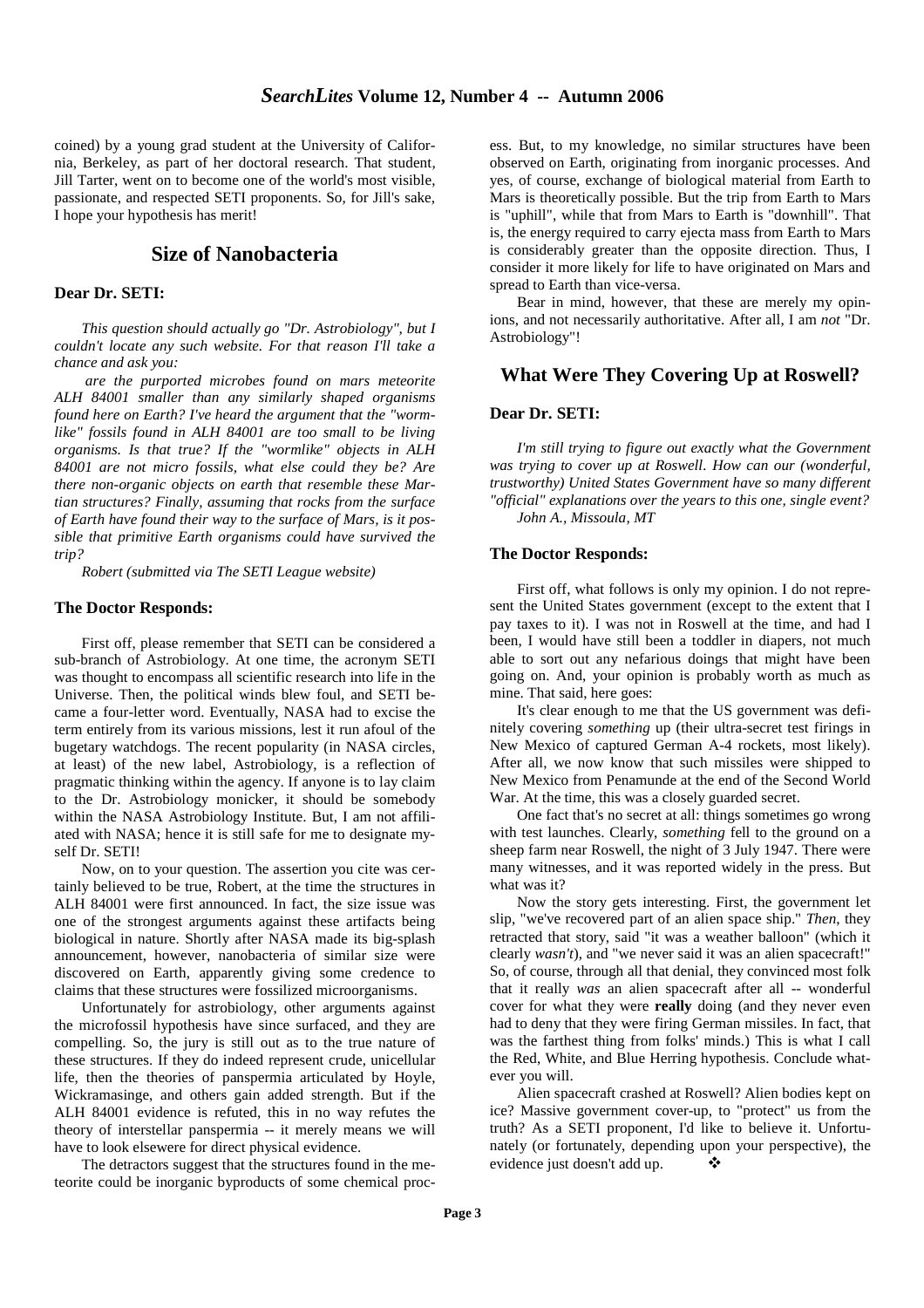# **Is SETI a Religion?**

#### **by Dr. David Darling**

Is SETI — the Search for Extraterrestrial Intelligence — a religion? This is one of the topics that Jill Tarter, Director of the Center for SETI Research at the SETI Institute, and I discussed on "Are We Alone?", the SETI Institute's weekly radio program on Wednesday May 17.

The discussion by Jill and I was in response to a claim made by George Basalla (professor emeritus of history at the University of Delaware) in his book Civilized Life in the Universe (Oxford University Press: 2006) that SETI is more of a faith-based enterprise than a genuine science. He points to SETI's failure to make "contact" after more than forty years of trying and its continuing efforts in the absence of any positive evidence as a sign that it relies more on a kind of religious zeal than anything else. (Incidentally, Basalla was invited to appear on the show but declined.)

Needless to say, Jill Tarter is less than impressed by this argument, as indeed am I. Firstly we know that there's intelligence in the universe. As I pointed out on the show there are dolphins and great apes. And you might even throw Homo sapiens into that mix on the rare occasions when we live up to our self-proclaimed species name. It isn't an unreasonable hypothesis that if intelligence has come about on one planet that it may also have arisen elsewhere, especially given the vast number of stars in this and other galaxies. SETI serves as a test of that hypothesis. But beyond that it's one of our noblest and most exciting scientific quests: to discover if we are alone and represent the high-water mark of intelligence and technology in the cosmos or, alternatively, if we're simply one member of a community of minded races, many of them perhaps vastly more ancient and advanced than ourselves.

Religions are characterized by two factors: worship—in other words, some system of devotion directed toward one or more omniscient and supranatural beings—and faith in the absence of material evidence. SETI qualifies as a religion on neither of these counts. Unless I'm very much mistaken no SETI researcher offers prayers to the subject of his or her quest (although it would be fascinating to know what spiritual traditions might have grown up among the civilizations of other stars). And any faith that's involved in SETI is only the kind of non-religious "faith" that any scientist adheres to faith in the scientific method, the equipment she uses, the allimportant peer review process, and so on. As I've mentioned, we already have material evidence for intelligence in the universe: it consists of the brains you're using right now to assimilate these thoughts. Unlike a religion which relies on pure faith that a god exists, we don't need faith that intelligence and technology exist.

To address Basalla's argument, that it's time for SETI advocates to lower their expectations and even admit they may be on a wild goose chase, I'd like to point to a parallel with the search for extrasolar planets - worlds that are in orbit around other stars. Until quite recently we had no evidence for planets beyond our own solar system; it was simply a hypothesis, like the hypothesis that there may be ETI. The practical search for extrasolar worlds kicked off back in the 1930s with the pioneering work of the Dutch-American astronomer Peter Van der Kamp. Although he collected data that seemed to suggest there were worlds in orbit around Barnard's Star and a few other nearby stars, this evidence proved to be unfounded (some of it due to tiny systematic wobbles in the telescope he was using). Only in the 1990s, sixty years after Van der Kamp began his investigations, did scientists find conclusive proof that there are other planets out there. Over the past decade or so, more than 180 extrasolar planets have been found.

If we were to follow Basalla's line of reasoning, the search for extrasolar planets also qualifies as a kind of religion. Shouldn't we simply have given up after four decades of looking? Surely that's enough time to have found something if it really existed? Isn't continuing beyond that a sign of misplaced faith and over-optimism? Fortunately the quest did go on and we're now reaping the rewards—new planets by the bucket-load.

Historically, the question of whether extrasolar planets existed and, if they did, how common they were and what they might be like, finds an interesting parallel with the central issues in SETI. There used to be two big theories about the origin of the planets in the solar system. One of these was called the catastrophic hypothesis.

It suggested that the planets had formed in the aftermath of a near collision between the Sun and another star from a swathe of gas ripped out of the Sun by the stellar intruder. If this were the case then planetary systems could be expected to be very rare because such close encounters between stars almost never happen. The rival theory of planet formation was the nebular hypothesis which argued that the planets of the solar system coalesced from a cloud of gas and dust left over from when the Sun was formed. The nebular hypothesis suggested that the birth of planets might be a routine business throughout the universe. Of course, this is the theory, in updated form, that astronomers believe in today and the discovery of numerous other planets is good confirmation of it.

The parallel debate going on in SETI and astrobiology concerns how often primitive life, such as bacteria, serves as the precursor of complex, multicellular life, and, ultimately, advanced intelligence. Supporters of the "Rare Earth" hypothesis think that it happens only very, very rarely. Others, including myself, think that intelligence offers a big survival advantage and that it will come about whenever it's given a reasonable chance. SETI is a first step towards resolving this issue. But it still has a very long way to go. Forecasting how intelligence will evolve is a hazardous business. We don't have much to go on. What we do know is that as soon as high technology takes hold, evolution is fantastically rapid and virtually unpredictable. Does anyone have a clue how the Internet or genetic engineering are going to develop over the next 10, 20, or 50 years? How about the next million years?

SETI researchers know their limitations. They're restricted at present to searching for radio and optical signals our own best, fastest means of getting messages across interstellar distance. Who knows what our galactic elders, if they exist, may be using to communicate with? We have no idea what is out there or what forms alien intelligence may take. We are, as Seth Shostak pointed out during the radio interview, like Columbus sailing into uncharted waters. We don't know what we'll find. But the quest is extraordinary, exciting, abundantly worthwhile, and true to the methodology and spirit of science.

*This editorial first appeared on space.com, and is used here by the kind permission of the author.* -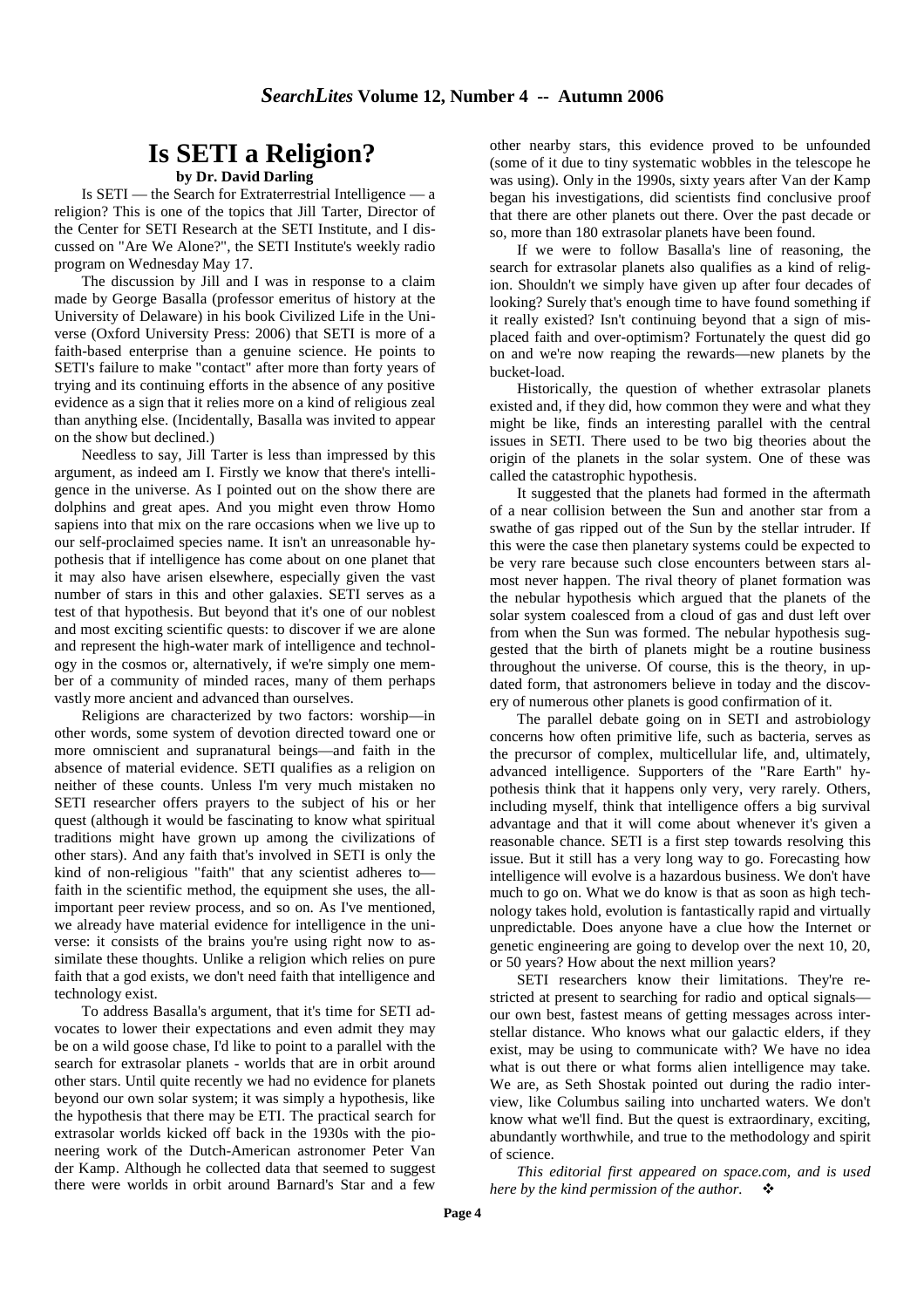# *Guest Editorial:*

**Past - Present - Future**

**by Dr. Alexander Zaitsev, IRE (alzaitsev @ yahoo.com)**

*There is only a moment between past and future, Just it is called the Life.*  Leonid Derbenev, Russian poet.

SETI, the quest for reasonable signals from Space, is aimed at the Past. We are really searching for signals that were sent to us (if any actually were) many, many years ago. Thus, we often search in the location where known exoplanets *were* at the time they transmitted toward us. In fact, the starry sky, as observed by us, is an image of the past, in the sense that we see celestial objects there where they were when they emitted the light now reaching the Earth. At present, each celestial body observed by us is actually in a slightly different place. This slight difference is related to PM, the proper motion of the celestial body, and is defined as the product of PM [in arc sec per year] times distance D [in Light Years] to the given body.

In contrast, any transmission of signals from Earth for reception by extraterrestrial civilizations (known as METI - Messaging to Extra-Terrestrial Intelligence) is directed toward the Future - our addressees will discover our messages (if they actually do discover them) only many, many years later, and in a location not where they are now, but where they *will be* at the moment our signals arrive. It is necessary to consider, when transmitting a directing a beam, that the target star will have moved slightly, between "now" and "then." This is similar to the proper motion considered for SETI, but with an opposite sign.

From here on Earth, we can say with good reason that conducting both searches (SETI) and transmission (METI) of reasonable signals, we appear poised just halfway between the Past and the Future: namely, in the Present! It is rather indicative of our place in time that in the Russian language, the concept "*nastoiashchee*" has two distinct meanings: it denotes "present," and "genuine."

An advanced civilization, terrestrial or extraterrestrial, may at some point attain such a high level of intellectual and technological development that it starts to feel the need to engage in both searches (SETI) and transmission (METI). The latter can be thought of as a purely messianic, unselfish activity, seeking to help our neighbors learn, that they are not alone in the boundless Universe. Such a socially mature civilization is worthy to be called "genuine." In implementing both SETI and METI, this civilization appears poised equidistant between the Past and Future, namely in the Present. Acting altruistically, unselfishly, not expecting any momentary benefits, caring only to enrich the existence of Others, such a civilization is engaged a worthy, genuine deed!

The figure below illustrates the concept of "Past - Present - Future."



Consider OSETI, in which an optical system for transmitting and searching for reasonable signals in the Universe consists of lenses or reflectors for focusing either a beam of the powerful laser (during transmission), or radiation coming in from space (when searching). Accounting for the proper motion of a celestial body must be carried out at both ends! In the "Search" mode, we direct a telescope at the visible ("previous") position of the transmitting celestial body, and in the "Transmission" mode we enter a correction by pointing so as to hit where our target will be during the moment our signal arrives. It is interesting to note that our correction when transmitting is thus *twice* the product of PM and D.

In the case of transmission of radio signals, all of the above mentioned considerations will hold, except perhaps for the necessity to re-aim the antenna between the "Transmission" and "Search" modes. Consider that the beamwidth of even the largest radio antennas will be significantly larger than the angle of correction on antenna pointing. Therefore, the radio antenna can be directed continuously "on the center," that is, toward that point of space midway between "Past" and "Future," where there is actually a celestial body *now* ("at Present").

In the XVII century, French philosopher Blaise Pascal shared this emotional insight: "Eternal silence of these infinite spaces horrifies me!" The mature planetary consciousness, having felt as Pascal did, and having realized that this silence frightens not only us, but also all who inhabit the Universe, comes to an understanding that its mission is to contribute whatever it can to overcoming the silence of Space.

*This editorial was submitted in response to Their Past, Our Future, by SETI League executive director emeritus H. Paul Shuch (SearchLites, Vol. 12, No. 2, Spring 2006, p. 6).* 

**Disclaimer:** The opinions expressed in editorials are those of the individual authors, and do not necessarily reflect the position of The SETI League, Inc., its Trustees, officers, Advisory Board, members, donors, or commercial sponsors.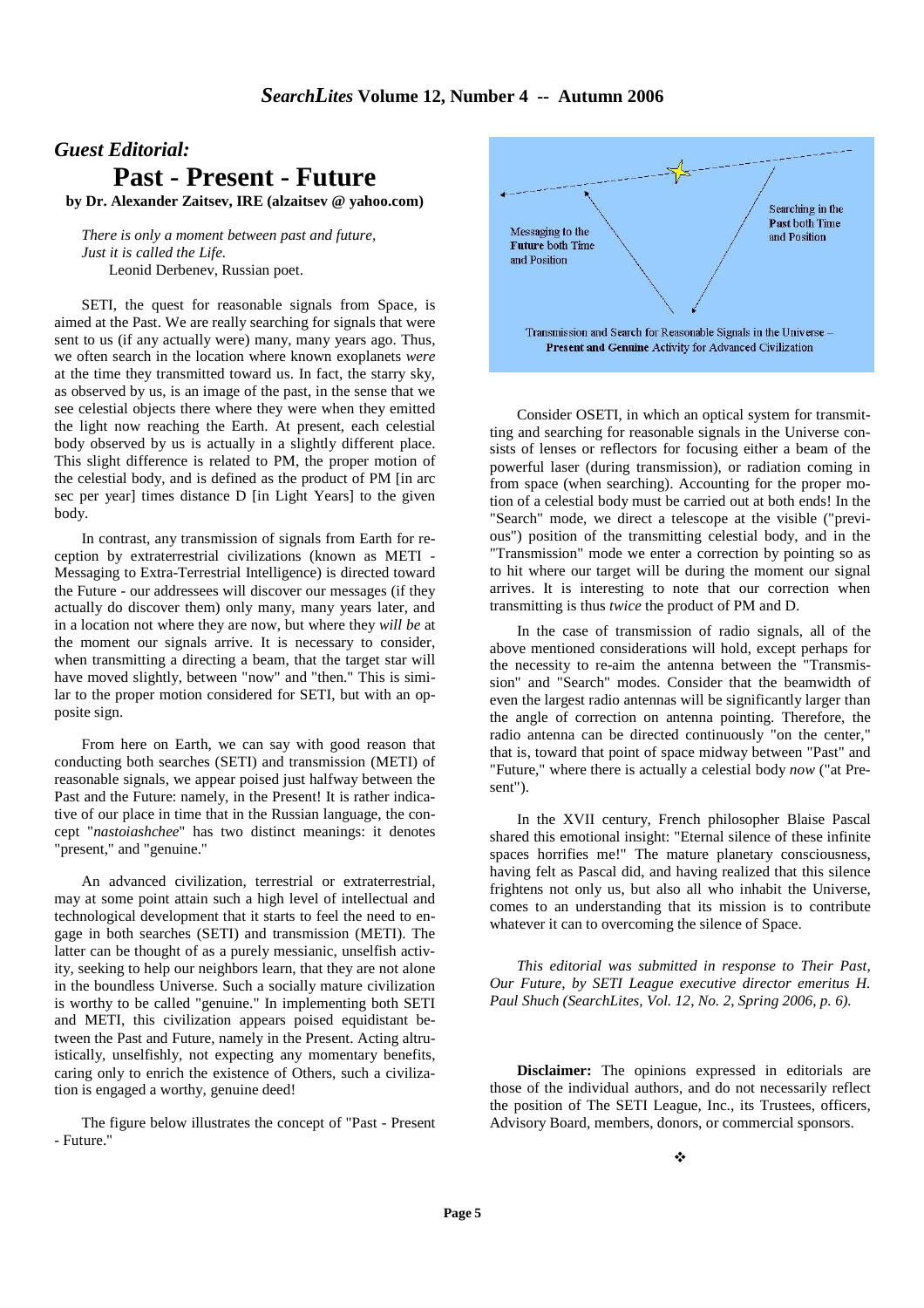# **Event Horizon**

SearchLites' readers are apprised of the following conferences and meetings at which SETI-related information will be presented. League members are invited to check our World Wide Web site (www.setileague.org) under *Event Horizon*, or email to us at info@setileague.org, to obtain further details. Members are also encouraged to send in information about upcoming events of which we may be unaware.

**August 23 - 27, 2006**: *L.A.Con IV* World Science Fiction Convention, Los Angeles, CA.

**August 25 - 27, 2006**: International Astronomical Union XXVIth General Assembly, Prague, Czech Republic.

**August 25 - 27, 2006**: *EME Conference 2006*, Wuerzburg Germany.

**September 8 - 10, 2006**: *EuroSETI06*, in conjunction with the *Fourth International Congress for Radio Astronomy,* Heideburg Germany.

**October 2 - 6, 2006**: *57th International Astronautical Congress*, Valencia Spain.

**October 6 - 8, 2006**: *AMSAT Space Symposium*, San Francisco CA.

**October 20 - 22, 2006**: *Microwave Update 2006*, Dayton OH. **November 17 - 19, 2006**: *Philcon 2006*, Philadelphia PA.

**April 21, 2007, 0000 UTC - 2359 UTC**: Eighth annual SETI League Ham Radio QSO Party, 14.204, 21.306, and 28.408 MHz.

**May 18 - 20, 2007**: *Hamvention 2007*, Dayton OH.

**June 1 - 3, 2007**: *Rochester Hamfest*, Rochester NY.

**June 2007 (dates TBA)**: *Society of Amateur Radio Astronomers* Conference, NRAO Green Bank WV.

**July 26 - 29, 2007**: *Central States VHF Conference*, San Antonio TX.

**August 30 - September 3, 2007**: *65th World Science Fiction Convention*, Yokohama Japan.

**September 24 - 28, 2007**: *58th International Astronautical Congress*, New Delhi, India.

**May 16 - 18, 2008**: *Hamvention 2008*, Dayton OH. **May 30 - June 1, 2008**: *Rochester Hamfest*, Rochester NY.

**June 2008 (dates TBA)**: *Society of Amateur Radio Astronomers* Conference, NRAO Green Bank WV.

**July 24 - 27, 2008 (Tentative)**: *Central States VHF Conference*, Wichita KS.

**September 30 - October 4, 2008**: *59th International Astronautical Congress*, Glasgow, Scotland.

**May 15 - 17, 2009**: *Hamvention 2009*, Dayton OH.

**May 29 - 31, 2009**: *Rochester Hamfest*, Rochester NY.

**June 2009 (dates TBA)**: *Society of Amateur Radio Astronomers* Conference, NRAO Green Bank WV.

**June 4 - 6, 2010**: *Rochester Hamfest*, Rochester NY.

**June 2010 (dates TBA)**: *Society of Amateur Radio Astronomers* Conference, NRAO Green Bank WV.

### **Three SETI Myths by Dr. Peter Backus Observing Programs Manager, SETI Institute**

Many common ideas about SETI just aren't true, but that doesn't prevent them from popping up in popular articles, blogs, books, and even movies. Here are three of my favorite fallacies about SETI.

#### **Myth #1: The "National SETI Agency"**

Remember the scene in the movie Starman when government officials examine a crashed spaceship? One late-arriving character, flashes a badge, says "I'm from SETI" and is immediately let through the police line. This is my favorite portrayal of a mythical "National SETI Agency;" maybe it's the badge. Sadly, far more common examples of this myth abound in most media reports on a particular SETI project. A typical such article will report that "SETI is using millions of personal computers" or "SETI opened a new search for laser signals." As a result, many people believe there is an organization called simply, "SETI" that coordinates and controls all SETI work around the world. Some people are certain that it is a semi-secret, US government organization -- basically the interstellar version of the National Security Agency.

In reality, SETI is a field of research pursued by a handful of independent groups conducting SETI projects in a few countries. World-wide, there are about 30 scientists and engineers working more or less full time in SETI. The largest SETI research group, roughly a dozen people, is at the SETI Institute. However, the SETI Institute is not the "National SETI Agency." There is no such agency or organization.

#### **Myth #2: "All radio telescopes do SETI, all the time"**

The idea of dedicated radio telescopes searching the cosmos for sign of ET has long been the persistent siren song of SETI research. In the early 1970s NASA funded a summer research study to design a system to detect interstellar signals. The study, Project Cyclops, produced a report outlining an ambitious system, an array of antennas and signal processing electronics that could be expanded in stages as needed over many years. Dramatic artwork showing the various stages of the project accompanied both the report and a plethora of popular articles about Project Cyclops, all of which used the most dramatic image showing a thousand large antennas in the desert. The artwork was so memorable that many people assume the array was built -- but it was not.

Perhaps the power of the imagery and myth it inspired also led many people to believe that all radio telescopes spend most of their time doing SETI, with occa-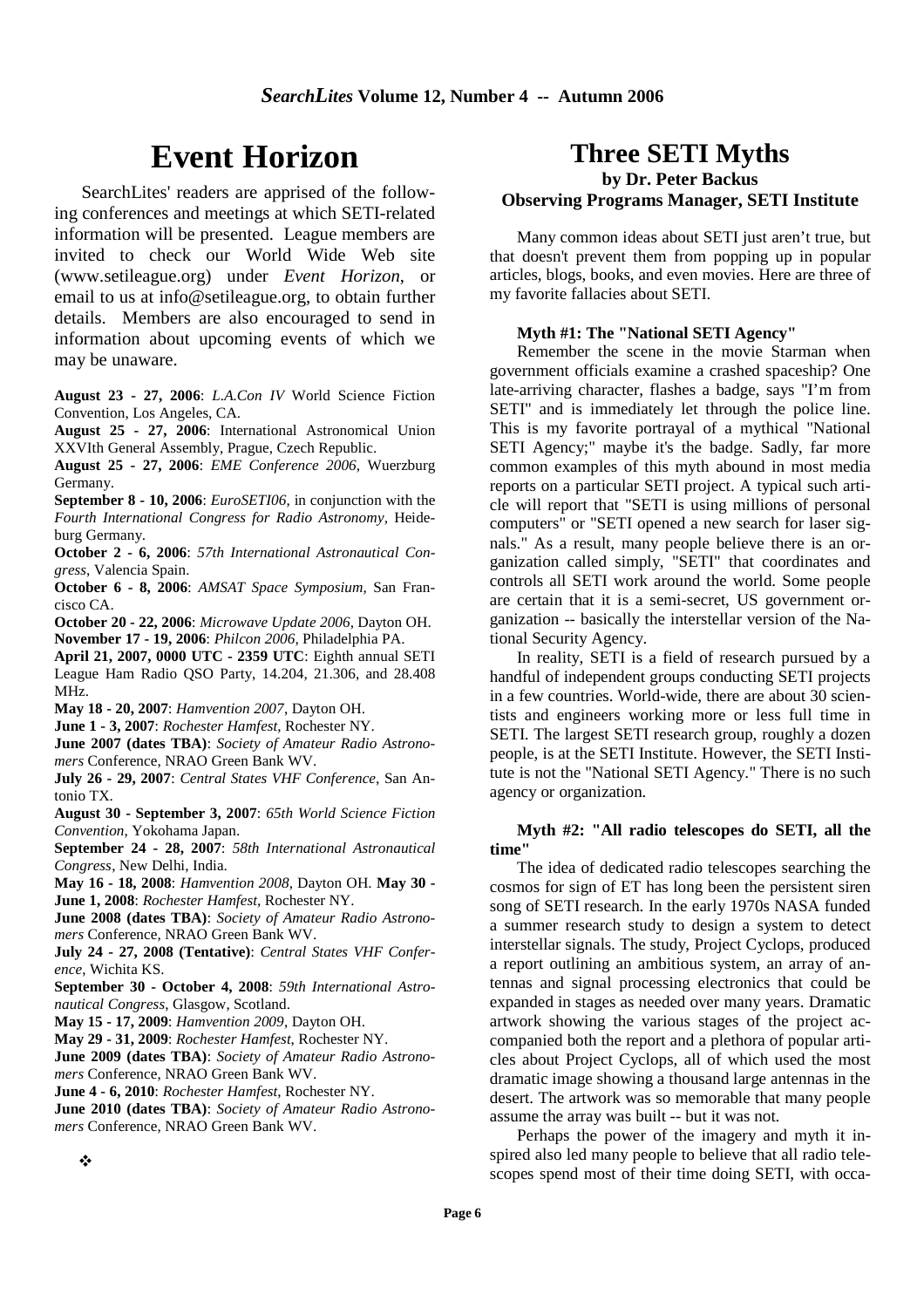sional breaks to look at a pulsar or quasar. (I once talked with a man who is convinced that the rest of radio astronomy is just the "cover story" and that we are already communicating with many civilizations.) In reality, astronomers use very little telescope time for SETI. Project Phoenix used about 5% of the time at the Arecibo Observatory (a total of 2,400 hours) during the period from September 1998 through March 2004. Ironically, while that may not sound like much, it was the largest allocation for a single project at Arecibo. Project SERENDIP optimizes its search time on the Arecibo telescope by observing the sky wherever the telescope happens to point during other research projects, but these other projects control the instrument.

SETI programs on radio telescopes are rare. The VLA (Very Large Array), used in the movie Contact and sometimes confused with Cyclops, has done only a single, very short SETI project. In Australia, a "Southern SERENDIP" program operates part of the time on the Parkes radio telescope. "SETI Italia," a group at the University of Bologna, uses a 32 meter VLBI telescope part of the time. So the actual amount of SETI observing done around the world is much, much less than most people assume, and a tiny (vanishingly small) percentage of radio astronomy observations world-wide.

#### **Myth #3: "SETI has been listening for nearly 50 years…"**

Actually, this is not really the myth — what it implies, however is. A recent book by historian George Basalla and an article by political scientist Peter Schenkle have inspired a flurry of articles about the "failure" of SETI. The argument goes as follows: SETI has been listening for nearly fifty years and hasn't discovered ET, so SETI is a failure. This conclusion is based on Myths 1 and 2 combined with many incorrect assumptions of how telescopes and signal processing systems actually work.

Since 1960, when Frank Drake searched a few radio channels in the direction of two nearby stars, about 100 independent SETI projects have carried on searches of various levels of capability, for various periods of time, and most with very limited sensitivity and frequency coverage. In aggregate, the searching has been, well, spotty. To say that SETI (Myth #1) has been listening for nearly fifty years conveys the image of continuous listening (Myth #2). The phrase "listening for ET" may evoke the SETI goal, but does not accurately describe how SETI is done. In the first *twenty years* of "listening," twenty-three targeted radio SETI projects conducted a total of *ninety days* of searching.

Assumptions hide in the verb "listen." As an analogy, consider this statement: "Pablo Picasso painted for over fifty years." Common sense tells us that Pablo put down the brush at least to eat and sleep. What are these hidden assumptions? "Listen" automatically conveys the idea of continuous listening; after all, our ears are always listening. Our ears also hear sounds with a wide range of pitch, from a deep rumble to a high-pitched squeak, coming from any direction. We also listen to the radio and for most people, SETI means listening with radio telescopes. "Radio" is another assumption loaded word. In most locations we can easily tune in dozens of stations on a small portable radio.

So, we need to forget what we know about familiar terminology when it's applied to SETI. Telescopes are not like ears nor AM/FM radios. Radio telescopes are extremely directional. The Arecibo antenna is very sensitive to radio waves coming from one ten-millionth of the sky, the direction where it points. It is thousands of times less sensitive to signals from other directions. High tech receivers and electronics process the radio waves from a relatively small range of frequencies (the pitch in audio terms). For SETI, the prime real estate of the radio spectrum, the "microwave window," extends from roughly 1 GHz to 10 GHz and contains about 9 billion channels. Current SETI signal processing electronics can "only" process about 100 million channels at a time. This means that each sky position searched needs at least 90 observations to cover all channels. So, SETI observations are not as easy as the term "listening" implies.

There's one final incorrect assumption hidden in Myth #3: "all SETI projects are equal." The vast majority of the roughly 100 projects were very limited in frequency coverage, directions searched, and/or sensitivity. If you consider the number of stars (or sky positions) observed and the number of frequency channels searched at high sensitivity, only two projects have done a significant amount of searching. UC Berkeley's SERENDIP project (parent to SETI@Home) has searched the sky visible with the Arecibo telescope (about 30% of the entire sky) in the radio spectrum's *water hole*. In a complementary approach, the SETI Institute's Project Phoenix searched about 800 stars out to a distance of about 250 light years, covering six times as many frequency channels, with sensitivities up to ten times that of SER-ENDIP. And even with impressive statistics such as these, we've only scratched the surface.

New SETI projects offer deeper searching of more of the sky at more frequencies. SERENDIP is working with a new feed system at Arecibo and will get more sensitivity. The SETI Institute's SonATA (SETI on the Allen Telescope Array) will observe a million stars over an unprecedented range of frequencies at high sensitivity. The idea that we've been listening for decades is indeed a myth but the future holds promise. We are just beginning to *really* listen.

*This editorial first appeared on space.com, and is used here by the kind permission of the author.*  $\bullet$